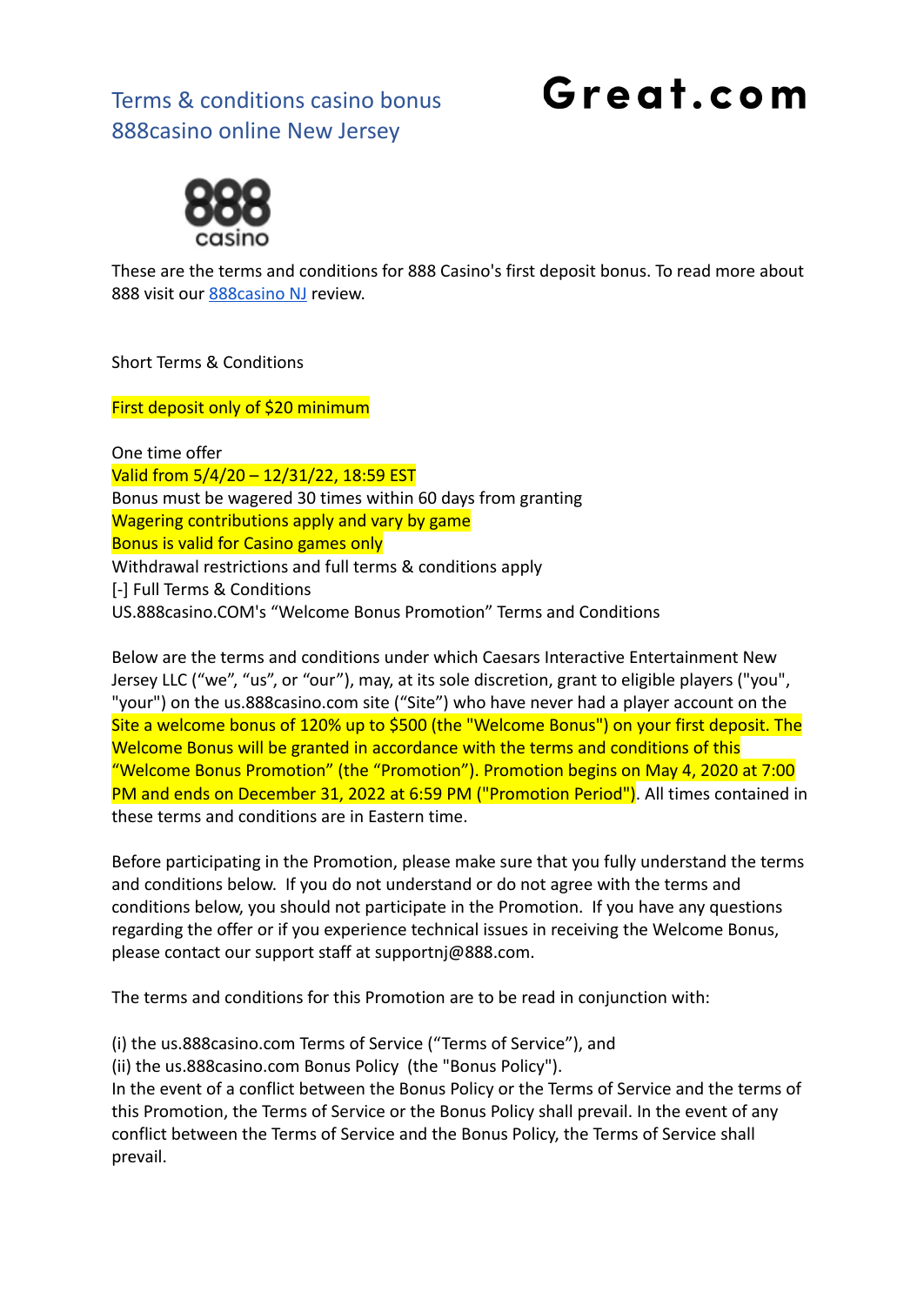Great.com

Eligibility

Welcome Bonus granted during the Promotion Period may be limited to: (i) one per household; (ii) one per computer terminal; or (iii) one per mobile device (if applicable). You must be over the age of 21, have not previously had an account with the Site, or an account with us.888poker.com or us.888sport.com, and you must be located in New Jersey and be eligible under applicable law to play real-money games on the Site. How to get the Welcome Bonus

During the Promotion Period, you make your first deposit equal to or greater than \$20 into your account on the Site ("Qualifying Deposit").

Welcome Bonus is not available on any deposit made at the Caesars Atlantic City Casino Cage.

You may participate in the Promotion only once during the Promotion Period, and you will not be eligible for any other welcome bonus and/or first deposit bonus offered by the Site or by us.888poker.com or us.888sport.com, unless we specify otherwise.

When you make a Qualifying Deposit, you will receive a matching Welcome Bonus in amount equal to 120% of your deposit, up to a maximum of \$500 in Welcome Bonus.

Wagering Requirements and Bonus Expiration

Welcome Bonus granted is an immediate bonus for use on casino products on the Site. An immediate bonus are bonus funds that are awarded in a restricted state and may be wagered with immediately upon grant.

If you have a pending bonus, the release of the new bonus will begin only once all previous bonuses have been released.

Wagering requirements for the release of each bonus will only begin to apply once the previous bonuses are released; however, time limits for bonus expiry are counted from the moment the relevant bonus is granted.

Welcome Bonus must be wagered 30 times within 60 Days of the Day on which such Welcome Bonus is credited to your account before being withdrawn. For example, to withdraw a \$20 Welcome Bonus, you must wager \$600. If wagering requirements are not met within 60 Days of the Day on which such Welcome Bonus is credited to your account, such Welcome Bonus and the winnings generated from such will be forfeited by you and will be removed from your account.

Wagers placed in casino games may contribute at different rates towards the wagering requirement. The list of contribution rates for individual game type can be found here. General Terms (see further down on page)

For this Promotion, a "Day" will begin at 7:00 PM and ending on the following day at 6:59 PM.

If you withdraw the deposit used to generate the Welcome Bonus prior to satisfying the wagering requirements, the Welcome Bonus amount (and any winnings generated through the wagering of such Welcome Bonus funds) will be forfeited by you.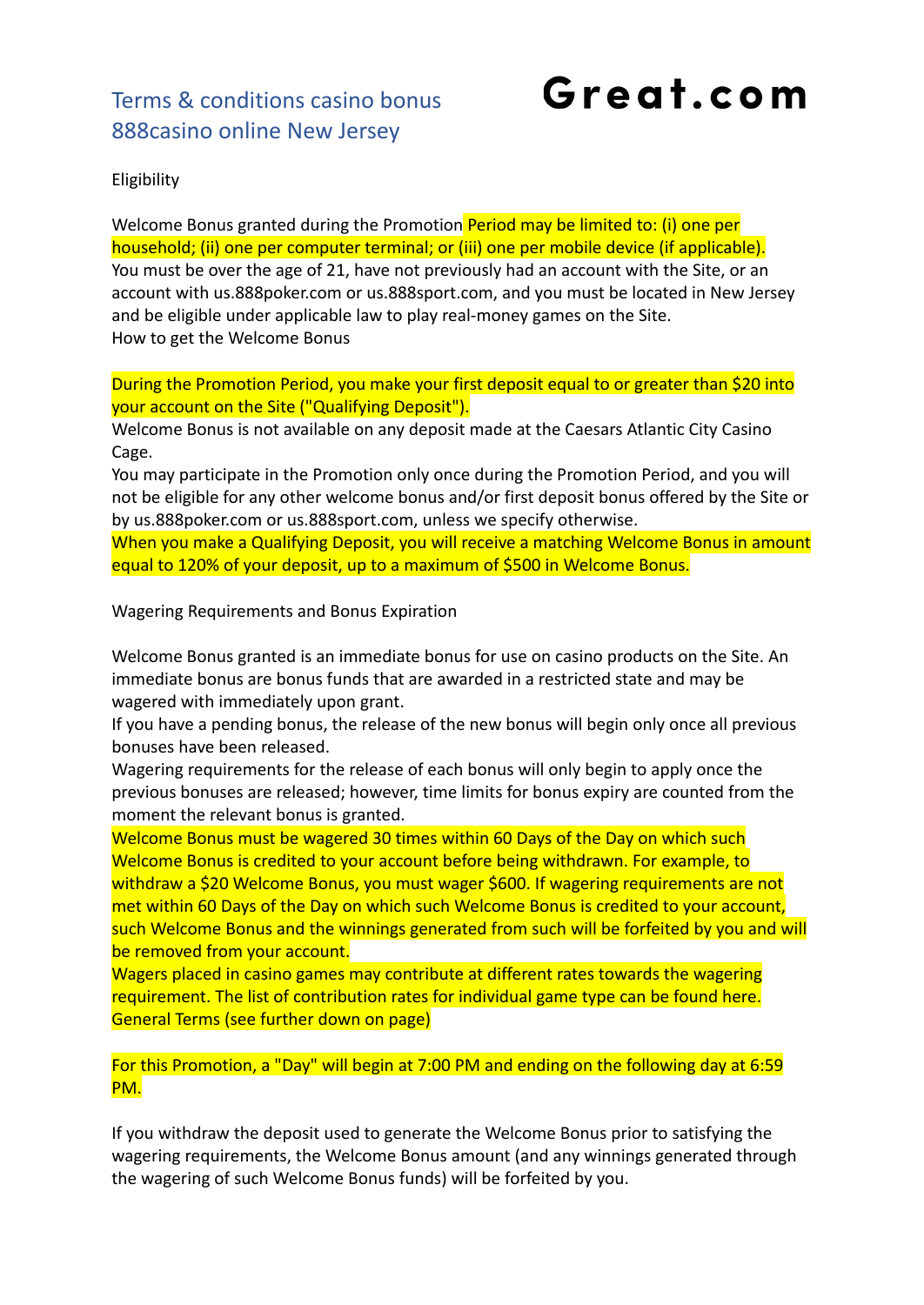Great.com

#### Terms & conditions casino bonus 888casino online New Jersey

Withdrawals from your account are subject to the terms of our Withdrawal Policy. We may modify the terms of this Promotion or terminate this Promotion at any time. Other than where necessary to prevent fraud or other similar unlawful behavior, any such modification or termination will not apply to the relevant Welcome Bonus already earned by you through making a Qualifying Deposit in accordance with the Promotion prior to the date of the communication of the modification or termination (and any winnings generated through the wagering of such Welcome Bonus).

If for any reason the Promotion is not capable of running as planned, including infection by computer virus, bugs, tampering, unauthorized intervention, fraud, technical failures, or any other causes within or beyond our control which corrupt or affect the administration, security, fairness, integrity, or proper conduct of the Promotion, we reserve the right at our sole discretion to cancel, terminate, modify or suspend the Promotion, and in the occasion the Promotion is so terminated, any Welcome Bonus and associated winnings will be forfeited by you.

Date and time presented: April 19th, 2020 at 2:00 PM.

The CIE-NJ accounting department will review the Patron Account Adjustment report for bonus adjustments in accordance with 13:69O-1.9.

This promotion is being conducted in accordance with N.J.A.C. 13:69O-1.4(q). We will retain details of all participants for 60 days after the event in accordance with N.J.A.C. 13:69D-1.8(g) 6xiii.

Valid only in New Jersey.

Must be 21 or older to gamble. Must be physically located within the state of New Jersey to participate in any Caesars Interactive Entertainment New Jersey LLC promotion. Know When to Stop Before You Start® Gambling Problem?

Call 1-800-GAMBLER.

#### **General terms**

#### Eligibility

The terms and conditions for any bonus are to be read in conjunction with: the us.888.com ("888") Terms of Service ("Terms of Service"), and any terms specific to such bonus ("Specific Terms").

Unless otherwise stated herein, in the event of a conflict between this Bonus Policy and the Terms of Service or Specific Terms, the Terms of Service or this Bonus Policy shall prevail. In the event of any conflict between the Terms of Service and this Bonus Policy, the Terms of Service shall prevail, unless otherwise stated herein.

To be eligible for bonuses, players must have a valid and verified 888 real-money account.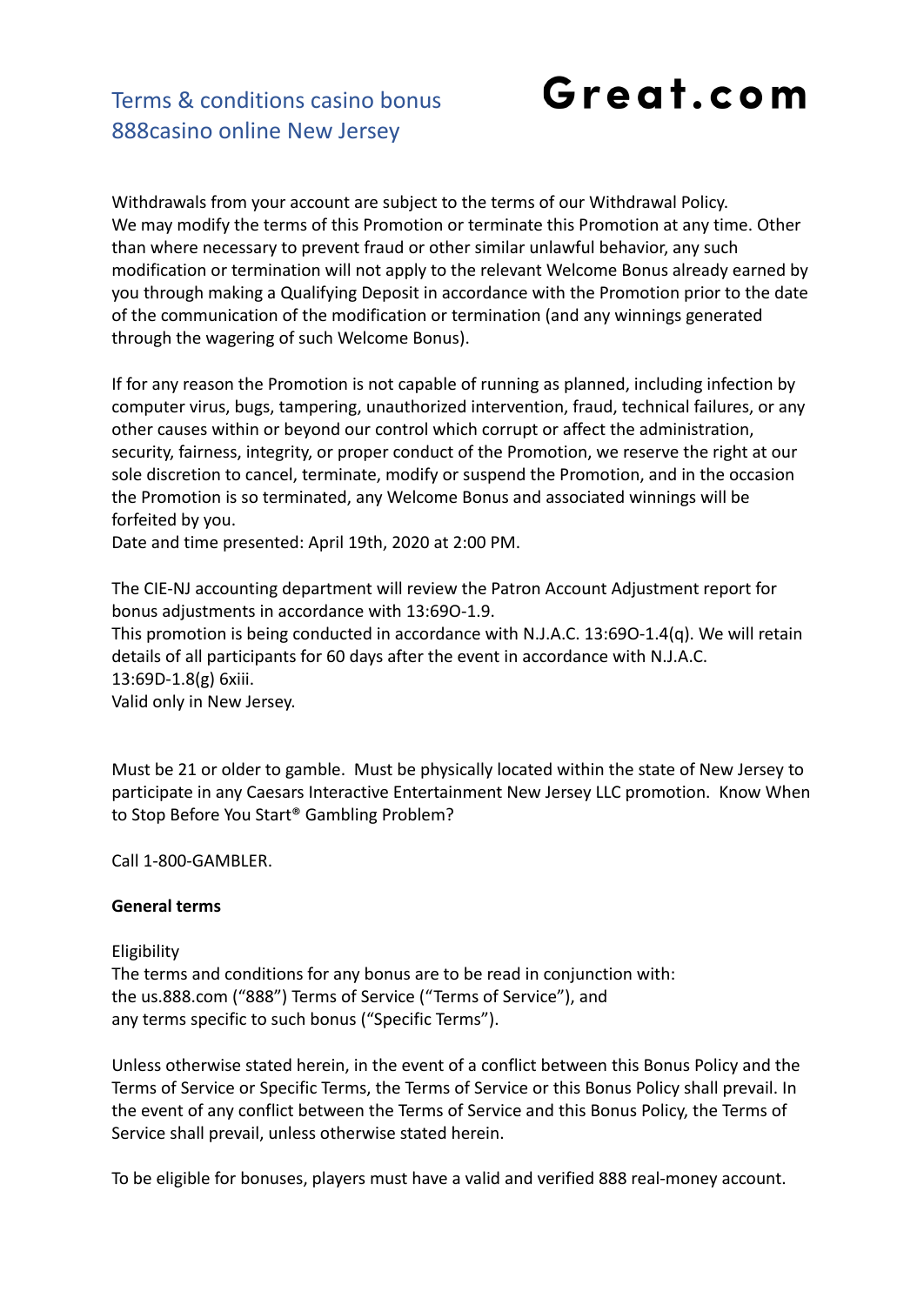## Great.com

Caesars Interactive Entertainment New Jersey, LLC ("CIE", or "we", or "us") reserves the right to limit any bonus to one per player at our sole discretion. General Bonus Policy Terms and Conditions

This Bonus Policy applies to all bonus or promotional funds received in excess of regular funds.

At our sole discretion, we may amend or modify the terms of any bonus promotion. For security and verification purposes, we reserve the right to limit the participation in any bonus promotion to: (i) one per household; (ii) one per computer terminal; or (iii) one per mobile device (if applicable).

Players may be required to submit a claim for any bonus they are offered. Failure to claim an offered bonus and/or provide a valid email address, if one is required, may render such bonus offer void.

We will deposit all bonuses into a player's account within seventy-two (72) hours of the player becoming eligible to receive them.

"Pending Bonuses" are bonus funds awarded in a restricted state that may not be accessed nor wagered with, but are released into a player's real-money bankroll incrementally as he accumulates Bonus Points. Unless otherwise stated in a bonus' Specific Terms, \$10 in bonus funds will be released into a player's bankroll for every 100 Bonus Points earned. No bonus funds are released for Bonus Points earned that only partially fulfil an incremental Bonus Point threshold.

"Immediate Bonuses" are bonus funds that are awarded to a player in a restricted state and may be wagered with immediately upon grant. Unless otherwise stated in a bonus' Specific Terms, all immediate bonuses, and winnings generated with wagers placed with such funds, may be withdrawn only after a player has collected 3 Status Points per every \$1 of the received bonus amount. For example, a player must first accumulate 30 Status Points before withdrawing a bonus totalling \$10.

An explanation as to how Status Points and Bonus Points are accumulated can be found here .

In the event that we, in our sole discretion, determine that a player is abusing, or otherwise acting in bad faith in relation to any bonus or promotional offering, we reserve the right to terminate a player's account and/or withhold funds in a player's account pursuant to our Terms of Service, subject to applicable laws and regulations.

We reserve the right, in our sole discretion, to withhold the amount of any bonus from a player's withdrawal in accordance with our Terms of Service.

Unless otherwise stated in a bonus' Specific Terms, players must fulfill the bonus's wagering requirements within thirty (30) days of a bonus being credited to their account (the "Expiry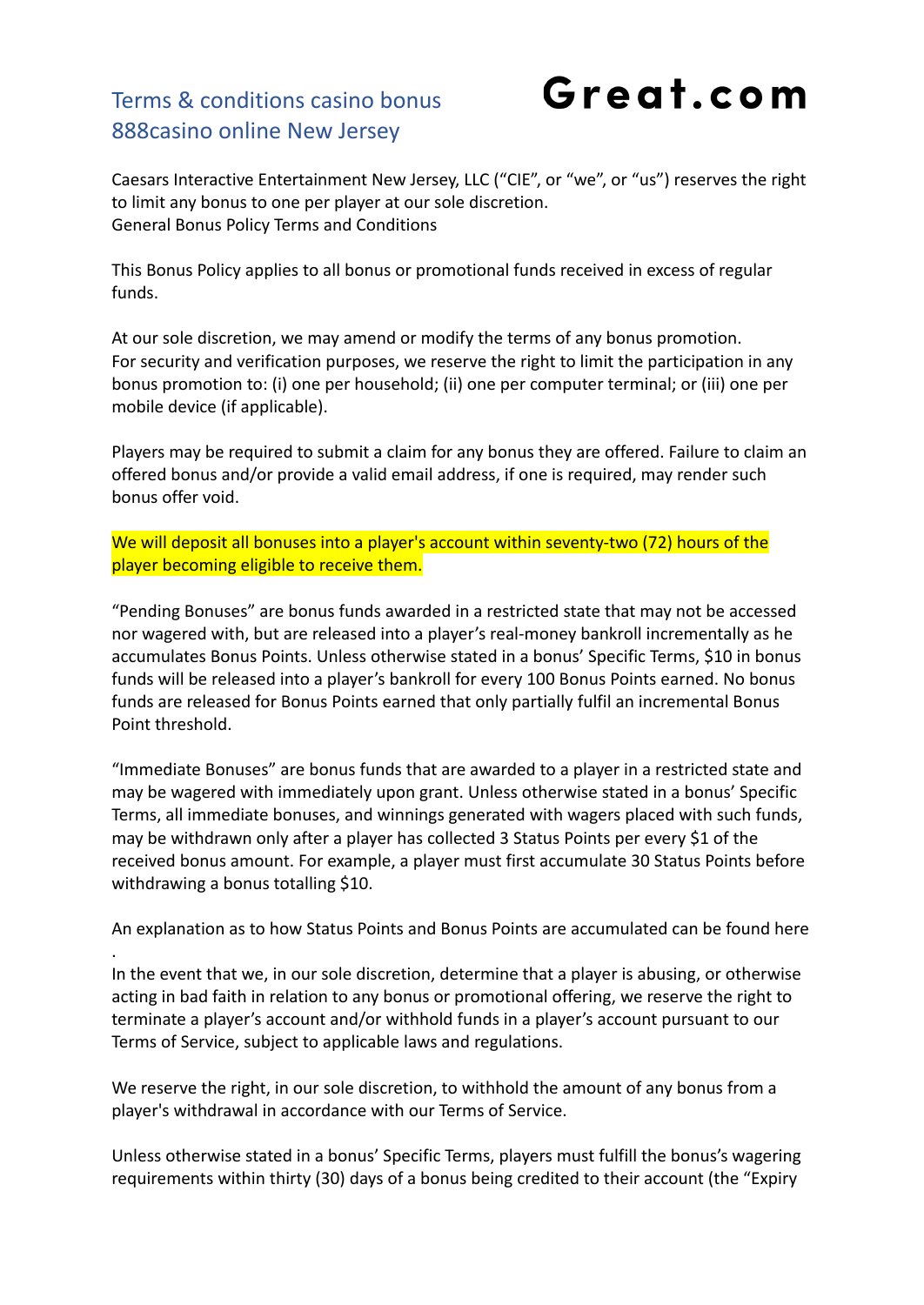## Great.com

Date"). If such wagering requirements are not satisfied before the Expiry Date, bonus funds and any winnings generated from the wagering of such bonus funds will be removed from a player's account.

A players account is made up of both Available Funds (those that can be used in any applicable game or withdrawn subject to the Withdrawal Policy) and Restricted Funds (the total of bonus funds that have not yet met the wagering requirement and any winnings associated with such bonus funds). If you have both Available Funds and Restricted Funds in your account, the next wager you make will use Restricted Funds first. Available Funds will only be used once your Restricted Funds balance is zero.

We reserve the right, at our sole discretion and at a time of our choosing to revoke bonuses or any parts thereof.

Any winnings generated from wagers placed, whether in whole or in part, with bonus money, shall be paid to the winning player as follows:

a payment to the player's real-money bankroll up to the nominal portion of the wager, if any, that was funded with real money;

a payment to the player's 'bonus wallet' up to the original amount of bonus money used to fund the wager, or up to the amount that was in the player's 'bonus wallet' prior to funding the wager, whichever is greater; and

(a) in relation to the poker offering, a payment of remaining winnings, if any, to the player's real-money bankroll; or (b) in relation to the casino offering, a payment of remaining winnings, if any, to the player's 'bonus wallet'.

If the funds initially deposited by a player in order to generate or claim a bonus are withdrawn prior to wagering requirements having been satisfied, the bonus amount (and any winnings which may have been generated through the wagering of the bonus funds) will be forfeited.

On the poker offering, if a player buys entry into a poker tournament using bonus funds, and such funds expire before the tournament is played, the player will not be unregistered from the tournament, but rather will have the amount of the tournament buy-in deducted from his real money account.

A player may have multiple bonuses in his account, but no wagers made may contribute to satisfying the wagering requirements applicable to more than one bonus at once. Wagers will contribute first toward satisfying the wagering requirements of bonuses awarded to a player earlier-in-time. Only upon satisfaction of the wagering requirements applicable to such bonus (or the expiration or cancelation of the bonus) will wagers then contribute toward satisfying the requirements of the bonus awarded next-in-time.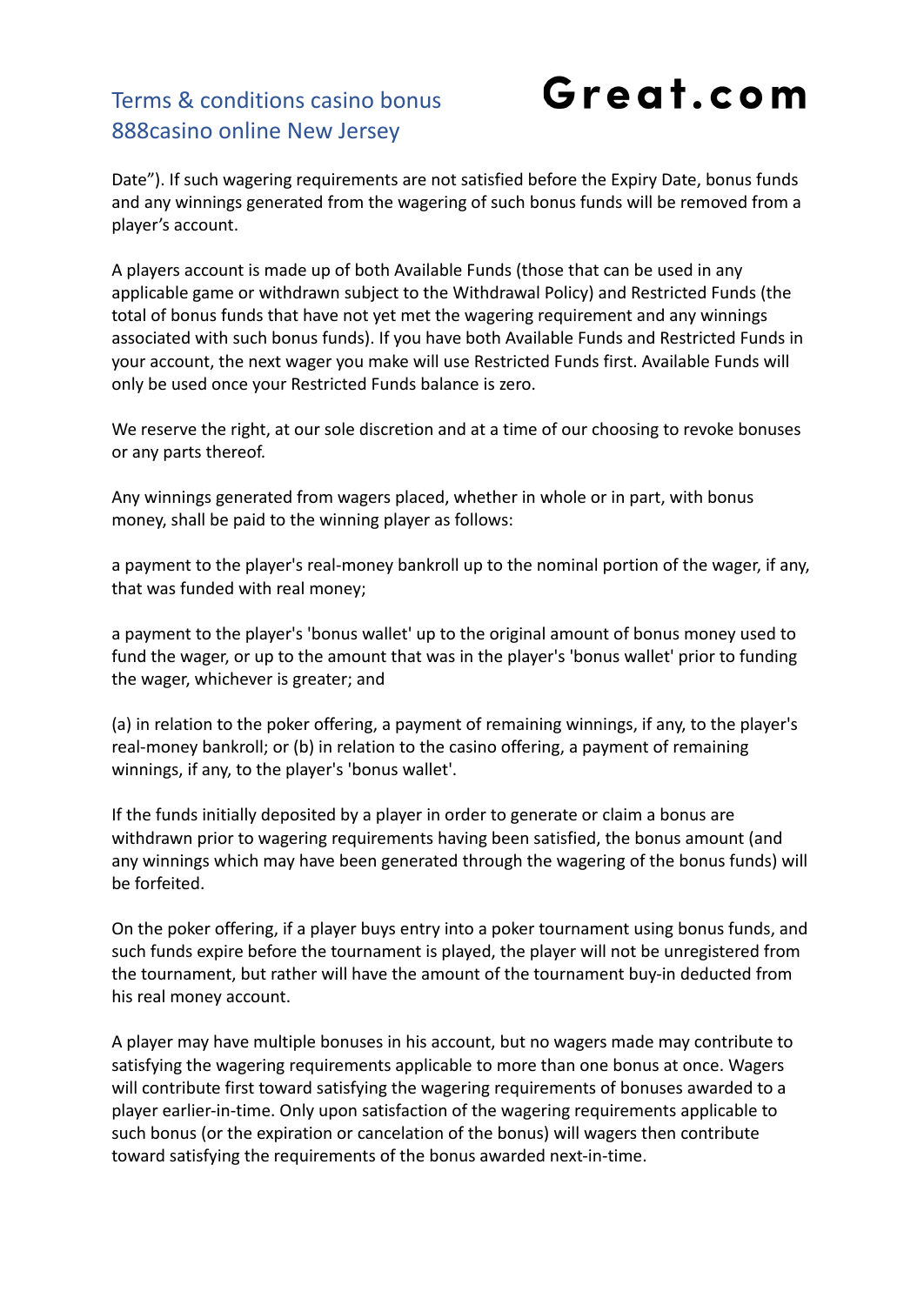Great.com

Bonuses may be restricted to being used only for specific game types (e.g. restricted to poker or casino games only, or to certain poker or casino games).

In the event we believe that a player was abusing or attempting to abuse a bonus offered by us, we may, in our sole discretion, deny, withhold or withdraw from such player's account any bonus amount together with any winnings derived from wagers made, in whole or in part, with such bonus funds.

Wagers placed in casino games may contribute at different rates towards the wagering requirement. The following is a list of contribution rates for individual game types:

#### Wagering Contributions

Game Category Game Contribution Video Slots & Slots, Arcade, Dice, and all other games that do not appear in this table 100% All versions of Poker table games 20% All versions of Blackjack, Live Casino Games, Video Poker, all versions of Baccarat, all versions of Roulette 10% Craps 5% Examples: Player wagers \$500 on Video Slots: the entire \$500 (100%) contributes towards the wagering requirements. Player wagers \$500 on Roulette: \$50 (10%) contributes towards the wagering requirements. If you wish to withdraw bonus funds or winnings from such funds, please see our

Withdrawal Policy.

We reserve the right, in our sole discretion, to restrict eligibility for any bonus offer to a limited category or subset of players.

Notwithstanding the modification provisions in the Terms of Service, we reserve the right, at our sole discretion and at a time of its choosing, to withdraw, revoke or amend any bonuses and promotional offers, or any parts thereof.

Players may request that any bonus for which the associated wagering requirements have not been satisfied be removed from their account by contacting Support at complaintsnj@888.com

Jackpot Vouchers:

The following terms and conditions for jackpot vouchers will apply to all eligible players:

A jackpot voucher may be granted by us to a player as a type of a bonus.

A jackpot voucher can only be used to participate in a jackpot game selected by us. We may at any time and in our sole discretion change the jackpot game for which a jackpot voucher may be used.

Jackpot vouchers may not be: (i) exchanged or converted into cash; (ii) joined together to create a higher value jackpot voucher; or (iii) are not transferable (i.e. they cannot be transferred from one player to another player).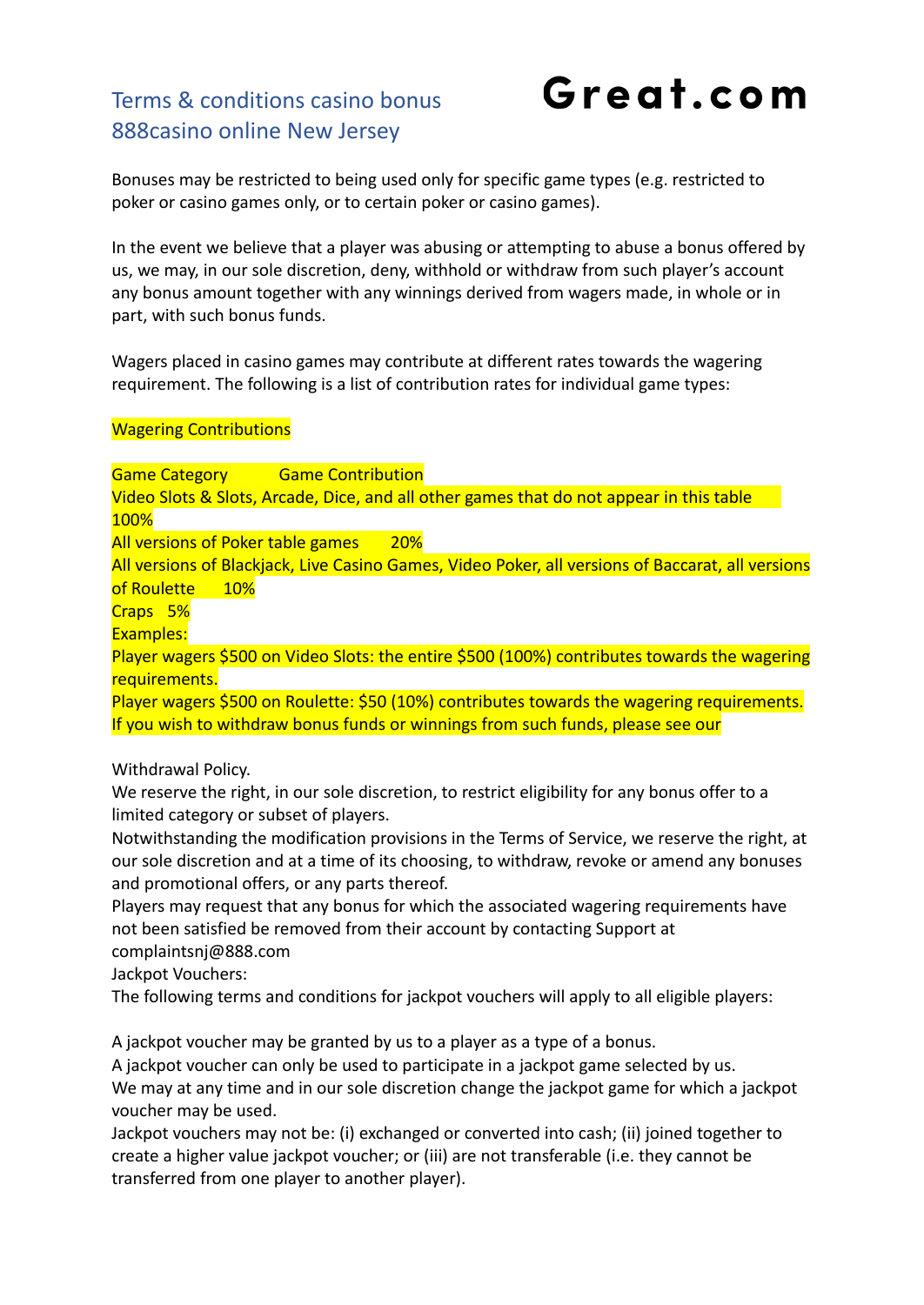## Great.com

#### Terms & conditions casino bonus 888casino online New Jersey

Unless otherwise stated in the Specific Terms, all jackpot vouchers credited to a player's account must be used by the earlier of: (i) 14 days from being granted to a player's account; or (ii) the expiry date related to the applicable jackpot voucher. Any jackpot unused jackpot voucher(s) will be removed from the player's account thereafter.

Players using a jackpot voucher to play on a jackpot game, shall only be entitled to win and receive the jackpot prize and not any other amount in relation to the jackpot game. The jackpot prize won with a jackpot voucher shall not be subject to any wagering requirements.

Free Spins and free play Bonus:

All Free Spins and free play credited to a player's account must be used within 14 days. Unless otherwise stated in the Specific Terms, unused Free Spins and free play will be removed from the account thereafter.

Winnings generated from Free Spins and free play will be issued to the player in the form of bonus funds, to which further wagering requirements and other terms applicable to bonuses (as set forth in this policy, the Terms of Service, and Specific Terms) may apply.

Winnings generated from Free Spins and free play will be issued to the player only after the player has finished playing all of his Free Spins or free play.

Additional terms and conditions stated in the Specific Terms may apply to your use of the Free Spins and free play.

Tournament Tickets For The Poker Offering

The following terms and conditions for Tournament Tickets will apply to all eligible players:

A Tournament Ticket is an entry ticket to an online tournament with fixed value that we may grant to eligible players as a type of bonus (each, a "Tournament Ticket"). Tournament Tickets can be used in scheduled tournaments and in 'Sit & Go' tournaments.

A Tournament Ticket will be valid only to selected tournaments with the same buy-in value as the Tournament Ticket, as we may decide in our sole discretion, and cannot be used in any other tournament.

We may at any time, change the tournaments for which a Tournament Ticket may be used. A Tournament Ticket cannot be redeemed for cash.

Tournament Tickets cannot be joined together in order to be used for a tournament with a buy-in higher than the face value of each individual Tournament Ticket.

Tournament Tickets are not transferable (i.e. they cannot be transferred from one player to another player).

Each Tournament Ticket has an expiration date that is set in our sole discretion. Once a Tournament Ticket has expired, the player will not be able to use it anymore and it will have no value.

In the event that a tournament is cancelled before it starts, a player who registered for such tournament with a Tournament Ticket will be eligible to keep such Tournament Ticket and use it for entry into another tournament unless otherwise stated in the Specific Terms. If the tournament is cancelled after it starts, the player will be compensated for such cancellation, as if he had used cash to register for such tournament, in the same way that other players in such tournament are compensated unless otherwise stated in the Specific Terms.

Eligible players can access their Tournament Tickets from the 'My Tournament Tickets' page (under 'My Profile' tab) or directly from the poker games lobby.